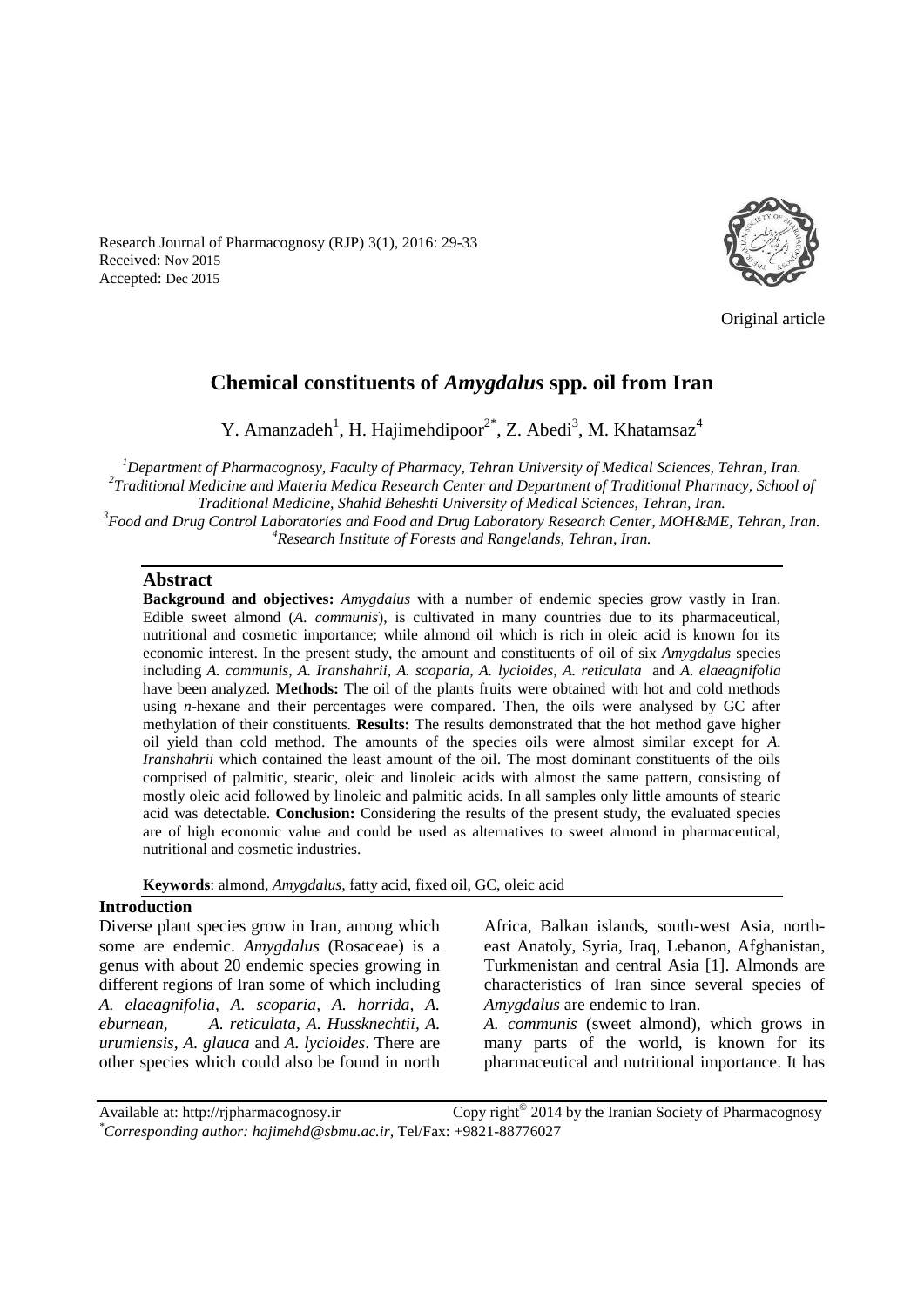been known by Iranian people since ancient times and has been used in Iranian foods due to its nutritional values. The oil from the seeds has also been used in skin and hair care products. Recent studies have suggested total and LDL cholesterol lowering and HDL increasing effects of almond [2-5]. It has been also shown to have a decreasing effect on anxiety and stress [6]. Almond oil ointments have demonstrated healing effects on skin damages caused by radiotherapy [7]. It has also been shown to have anxiolytic properties [6]. Almond oil which is rich in oleic acid is one of the important export products of Iran [8]. It is known as one of the best and most expensive bases for preparing cosmetics since one optimum goal of preparing these products is moisturizing the skin. Considering that many almond species are endemic to Iran, in the present study, the oil from these species were analysed and compared for better evaluating and estimating their economic importance.

### **Experimental**

### *Chemicals and reagents*

All solvents and reagents were provided from Merck (Germany). The standards including, methyl stearate, methyl palmitate, methyl oleate and methyl linoleate were obtained from Dr. Ehrnestofer GmbH (Germany).

### *Plant material*

The fruits of *A. communis, A. Iranshahrii, A. scoparia* Spach*, A. lycioides* Spach*, A. reticulata* Runemark ex Khatamsaz and *A. elaeagnifolia*  Spach were collected from Fars province, Iran. They were authenticated by Mrs. M. Khatamsaz (botanist).

### *Preparations*

The seeds were separated from the fruits and ground using a hand mill.

# *Preparing the oils*

In order to find the best method for oil extraction, hot and cold extraction methods were compared using sweet almond.

## *Hot method*

5 g of the powdered sample was extracted in a 100 mL suxhelet apparatus with *n*-hexane as solvent. After 6 h, *n*-hexane was evaporated using a rotary evaporator and the weight of the remaining oil was recorded. The oil preparation was done in triplicate.

### *Cold method*

5 g of the powdered sample was macerated in 100 mL *n*-hexane with continuous shaking. After 24 h, the mixture was filtered and the residue was macerated in the same process for more two times. The *n*-hexane in the filtrate was evaporated and the weight of the oil was recorded.

### *Analysis of the oil constituents*

In order to analysis of fatty acids in the oils, gas chromatography was used. At first, the fatty acids were methylated by using sodium methylate [9]. The analysis was performed on an Agilent 6890 gas chromatograph, equipped with a CP-Sil 88 capillary column (30 m  $\times$  0.25 mm; film thickness 0.25 μm). The oven temperature was programmed at 150-230 °C with rate of 10 °C per min. Then the rate increased to 15 °C per min till 300 °C. Nitrogen was used as the carrier gas at a flow rate of 1 mL/min. Injector temperatures was 240 °C. Detector temperature (FID) was 260 °C. The components were identified by comparing their retention times with standard materials and then their percentage was calculated.

### **Results and Discussion**

Comparing the cold and hot method of oil preparation for sweet almond, it was found that the yields were 1% and 1.83%, respectively. Also the oil from the cold method was turbid while the hot method oil showed a clear appearance. Considering theses points, the hot method was selected for providing the oil from different species of *Amygdalus*. The results are presented in table 1. As it is shown in table 1, except for *A. elaeagnifolia* which gave the highest oil content even more than the yield for sweet almond oil,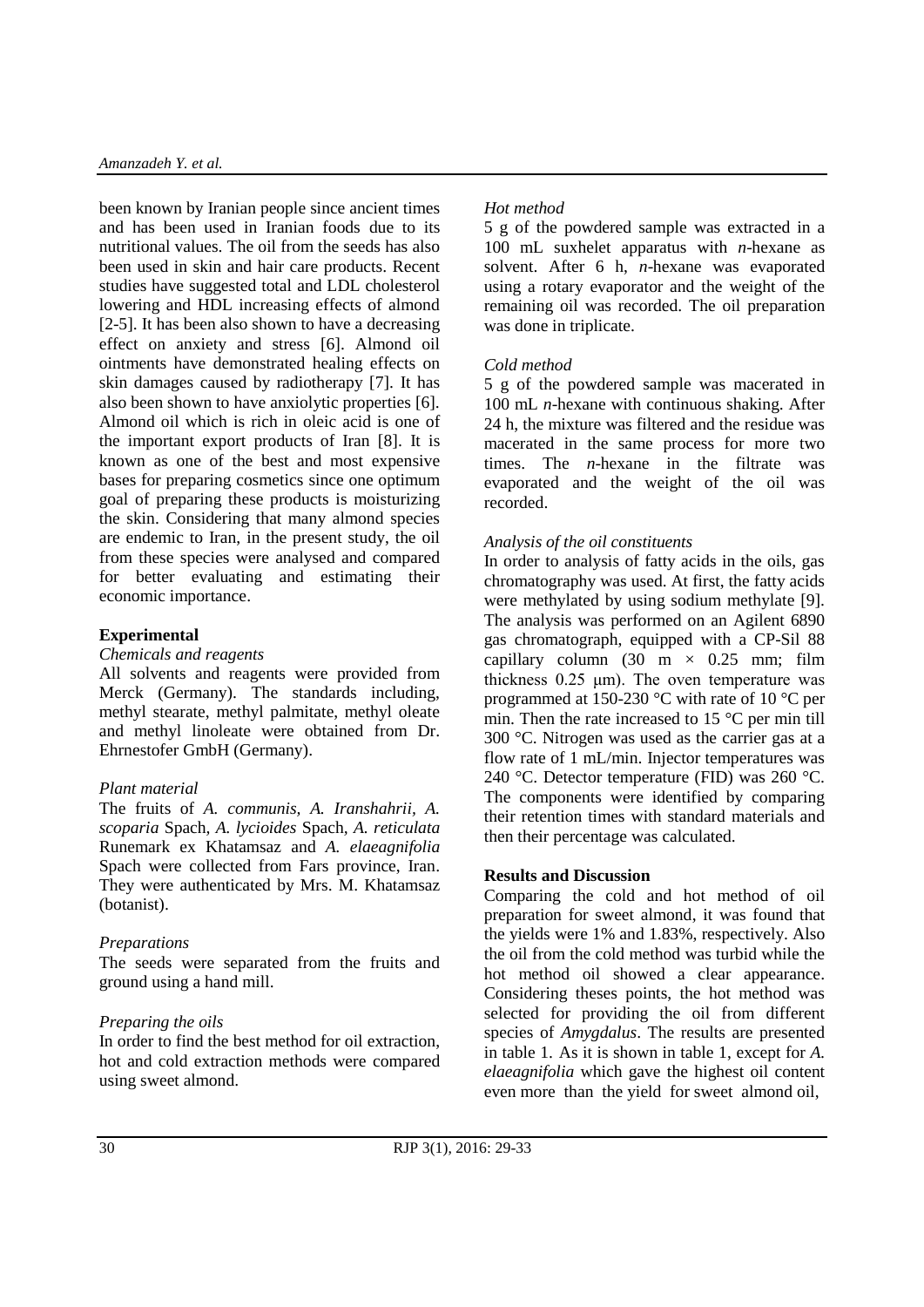|                |                   |  | <b>Table 1.</b> Yield of the oil obtained from |  |
|----------------|-------------------|--|------------------------------------------------|--|
| Amygdalus spp. |                   |  |                                                |  |
| $\mathbf{N}$   | Calculifly manuel |  | V2.13(0/1)                                     |  |

| No.                                        | Scientific name  | Yield $(\% )$  |  |
|--------------------------------------------|------------------|----------------|--|
| 1.                                         | A. elaeagnifolia | $42.0 \pm 3.9$ |  |
| 2.                                         | A. scoparia      | $34.6 \pm 2.2$ |  |
| 3.                                         | A.reticulata     | $31.2 \pm 1.8$ |  |
| $\overline{4}$ .                           | A. lyciciodes    | $35.2 \pm 3.1$ |  |
| 5.                                         | A. communis      | $36.6 \pm 3.5$ |  |
| б.                                         | A. Iranshahrii   | $23.6 \pm 1.8$ |  |
| The results are presented as $mean \pm SD$ |                  |                |  |

three experiments

other samples demonstrated almost similar yields which was comparable to *A. communis*. *A. Iranshahrii* possessed the lowest amount of oil among the tested samples.

All species shared similar GC chromatograms. They contained palmitic, stearic, oleic and linoleic acids. Retention times for mentioned acids were 2.94, 3.69, 3.98 and 4.43 min, respectively. The results of fatty acids content of the oils are presented in table 2.

Palmitic acid is a 16C and stearic acid is a 18C saturated fatty acid; while oleic and linoleic acids are 18C unsaturated fatty acids with 1 and 2 unsaturated double bonds, respectively. The amount of palmitic, stearic, oleic and linoleic acids which are present in all species show a similar content pattern with oleic acid comprising the most and stearic acid the least fatty acid in the oils. Linoleic and palmitic acids have the second and third rates in the profile of fatty acids of all almond oils.

Palmitic acid  $(C_{16}H_{32}O_{20})$  is the most common fatty acid among plants and animals. It is the characteristic fatty acid of palm. It is the first fatty acid produced during lypogenesis leading to the production of other fatty acids. Consuming too much of this acid would result in cardiovascular problems [10]; however, its amount is not considerable in plant material and would not be a risk for cardiovascular diseases. Stearic acid  $(C_{18}H_{36}O_2)$  comprised the least amount in all evaluated oils. The lowest rate was found in *A. communis.* Stearic acid is found as glyceride in plants and animals. In pharmaceutical industries, it is used as a lubricant, emulsifier and thickening agent in production of soaps, lotions and cosmetics. Compared to other saturated and unsaturated fatty acids, stearic acid causes less raise in cholesterol levels [11]. The highest amounts of oleic acid was found in *A. communis*; however all species possessed considerable amounts of this fatty acid which was comparable to sweet almond. Oleic acid  $(C_{18}H_{34}O_2)$ , is an unsaturated ω-9 fatty acid found in many plants and animals and is actually the unsaturated form of stearic acid. It is used as emulsifier or co-solvent in aerosols production [8]. Oleic acid has been found to prevent ADL (adrenoleukodystrophy), a fetal disease affecting the brain and adrenal gland, improvement [12]. It has also been found as the reason for the hypotensive potential of olive oil [13]. Since oleic acid was found as the main constituent of all six species, they could be used for the same indications as sweet almond is used. The lowest amounts of linoleic acid were found in *A. communis* and *A. scoparia*. Linoleic acid is an essential fatty acid for human and animals which should be obtained from food. It owns a cis double bond and has a role in biosynthesis of arachidonic acid and thus prostaglandins. It is also integrated in the cell membrane.

Its deficiency would lead to dermatitis, dry skin, hair loss and delayed wound healing. Consuming

| <b>Eable</b> 2. Patty actu content of unterent species of $Amygaatus$ |                   |                      |                    |                       |  |  |  |
|-----------------------------------------------------------------------|-------------------|----------------------|--------------------|-----------------------|--|--|--|
| Scientific name                                                       | Palmitic acid (%) | Stearic acid $(\% )$ | Oleic acid $(\% )$ | Linoleic acid $(\% )$ |  |  |  |
| A. communis                                                           | $6.98 + 0.37$     | $0.09 + 0.006$       | $74.41 + 0.55$     | $16.61 + 0.26$        |  |  |  |
| A. elaeagnifolia                                                      | $6.02+0.20$       | $1.59 + 0.01$        | $68.70+0.35$       | $21.30 \pm 0.29$      |  |  |  |
| A. Iranshahrii                                                        | $9.60 \pm 0.69$   | $2.64+0.10$          | $65.62+1.45$       | $18.46 + 0.74$        |  |  |  |
| A. lyciciodes                                                         | $8.07+0.23$       | $2.26 \pm 0.11$      | $64.01 + 0.40$     | $23.82+0.29$          |  |  |  |
| A. reticulata                                                         | $6.99 + 0.54$     | $1.92+0.07$          | $68.69 + 1.23$     | $20.60 \pm 0.71$      |  |  |  |
| A. scoparia                                                           | $9.54 \pm 0.51$   | $2.75 \pm 0.27$      | $68.55 \pm 0.82$   | $16.99 \pm 1.05$      |  |  |  |

**Table 2**. Fatty acid content of different species of *Amygdalus*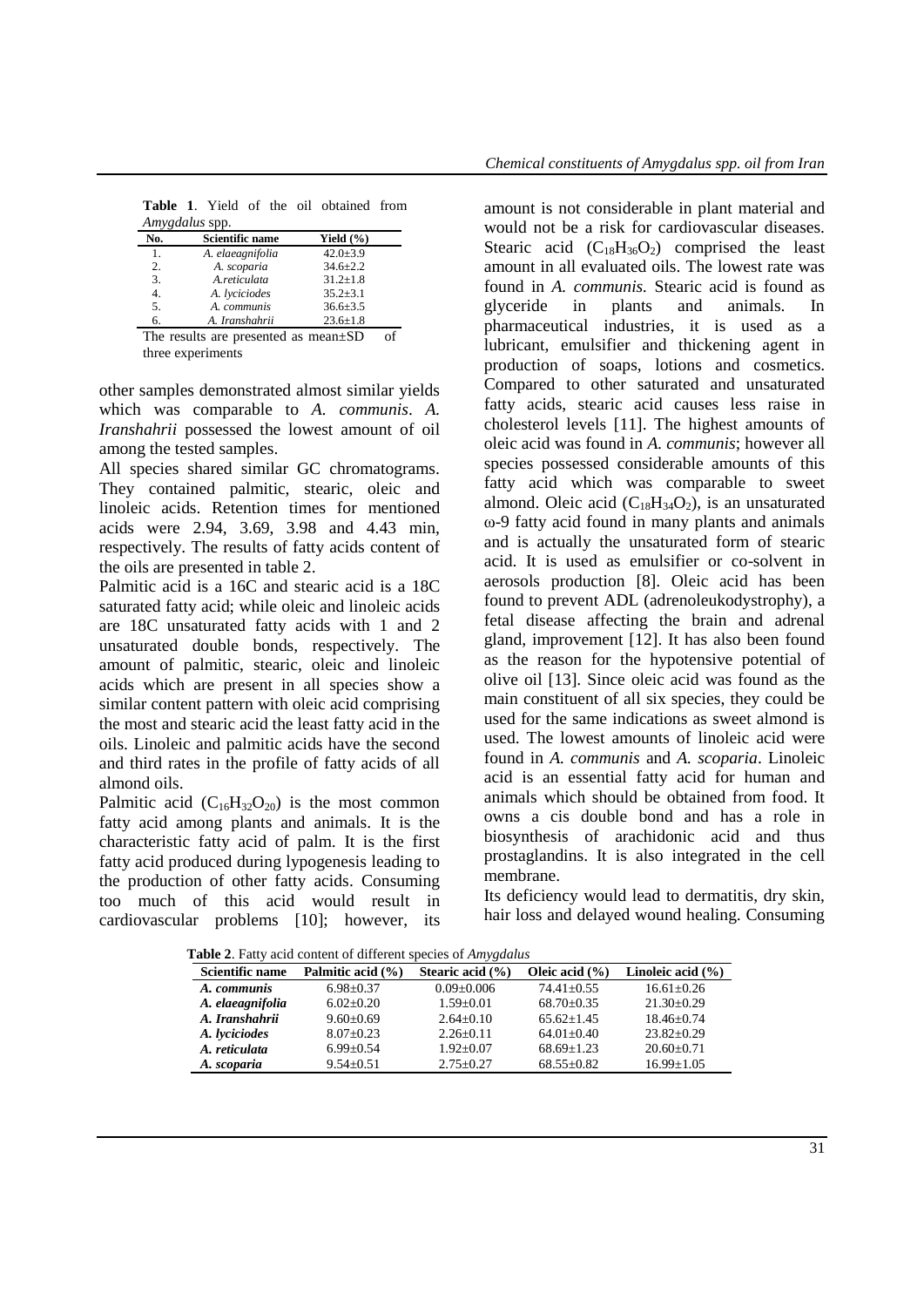linoleic acid in diabetic patients with  $\Delta_6$ desaturase deficiency, would improve diabetes symptoms [14]. It is used in soap making industries and as emulsifier. Because of its antiinflammatory, acne improving and moisturizing properties, linoleic acid is abundantly used in cosmetic industries [15,16]. All almond samples (especially *A. lycioides*) contained linoleic acid and could be considered for their nutritional properties; besides, all of the species could be used in cosmetic industries.

Considering the results of the present study, oils from *A. lycioides*, *A. scoparia*, *A. Iranshahrii*, *A. reticulata* and *A. elaeagnifolia* are similar to almond oil and could be used as its substitute. They show similar constituents and have little differences in the amounts. Coming to a conclusion, all tested samples could be used in food, pharmaceutical and cosmetic industries. The results of the present study revealed the importance of wild growing almonds in Iran which could be found in almond forests especially in the Fars province which could be of economic importance.

### **Acknowledgements**

The authors wish to thank Tehran University of Medical Sciences for the grant.

#### **Declaration of interest**

The authors declare that there is no conflict of interest. The authors alone are responsible for the content of the paper.

### **References**

- [1] Mozafarian V. *The Dictionary of plant names*. Tehran: Farhang Moaser, 1996.
- [2] Abbey M, Noakes M, Belling GB. Partial replacement of saturated fatty acids with almonds or walnuts lowers total plasma cholesterol and low-density-lipoprotein cholesterol. *Am J Clin Nutr*. 1994; 59(5): 995-999.
- [3] Hyson DA, Schneeman BO, Davis PA. Almonds and almond oil have similar effects

on plasma lipids and LDL oxidation in healthy men and women. *J Nutr*. 2002; 132(4): 703-707.

- [4] Spiller GA, Jenkins DA, Bosello O. Nuts and plasma lipids: an almond-based diet lowers LDL-C while preserving HDL-C. *J Am Coll Nutr*. 1998; 17(3): 285-290.
- [5] Teotia S, Singh M, Pant MC. Effect of *Prunus amygdalus* seeds on lipid profile. *Indian J Physiol Pharmacol*. 1997; 41(4): 383-389.
- [6] Sahib ZH. Assessment of anxiolytic activity of nuts of *Prunus amygdalus Dulcis* (almond) in mice. *Med J Babylon*. 2014; 11(4): 817- 824.
- [7] Maiche AG, Grohn P, Maki-Hokkonen H. Effect of chamomile cream and almond ointment on acute radiation skin reaction. *Acta Oncol*. 1991; 30(3): 395-396.
- [8] Smolinske SC. *Handbook of food, drug, and cosmetic excipients.* London: CRS, 1992.
- [9] Comes F, Farines M, Aumelas A, Soulier J. Fatty acids and triacylglycerols of cherry seed oil. *JAOCS*. 1992; 69(12): 1224-1227.
- [10] WHO, Global Strategy on Diet, Physical Activity and Health. Available at: [http://www.who.int/dietphysicalactivity/publi](http://www.who.int/dietphysicalactivity/publications/trs916/download/en/) [cations/trs916/download/en/.](http://www.who.int/dietphysicalactivity/publications/trs916/download/en/)
- [11] Hunter JE, Zang U, Kris-Etherton PM. Cardiovascular disease risk of dietary stearic acid compared with trans, other saturated and unsaturated fatty acids: a systematic review. *Am J Clin Nutr*. 2010; 91(1): 46-63.
- [12] Rizzo WB, Phillips MW, Dammann AL, Leshner RT, Jennings SS, Avigan J, Proud VK. Adrenoleukodystrophy: Dietary oleic acid lowers hexacosanoate levels. *Ann Neurol.* 1987; 21(3): 232-239.
- [13] Terés S, Barceló-Coblijn G, Benet M, Alvarez R, Bressani R, Halver J, Escribá P. Oleic acid content is responsible for the reduction in blood pressure induced by olive oil. *PNAS*. 2008; 105(37): 13811-13816.